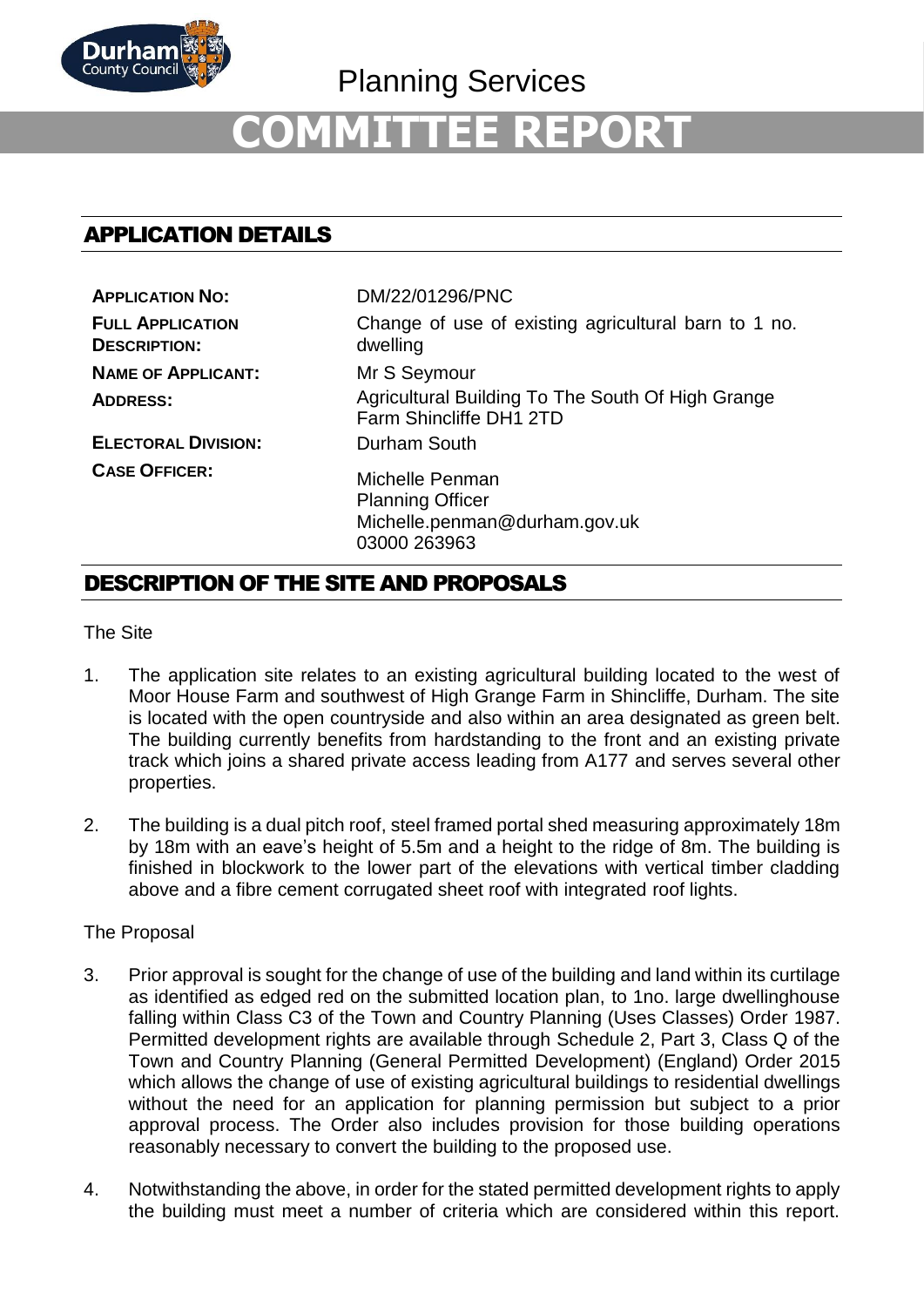Should the building and proposals meet those criteria the applicant must make a prior notification application which allows the Local Planning Authority to assess its likely impacts in regard to certain specific factors only. The current application before the committee is for such prior approval.

5. The application is referred to Planning Committee at the request of Shincliffe Parish Council due to the position of the building within the designated green belt.

# PLANNING HISTORY

6. A prior notification (DM/21/01460/PNC) relating to the same site, building and proposals was refused by the Local Planning Authority through powers delegated to the Head of Planning in 2021 on the grounds that insufficient evidence had been provided to demonstrate that the building had been solely used for an agricultural use as part of an established agricultural unit on 20th March 2013 and that it was capable of conversion (which are two of the criteria that must apply for the proposal to be considered permitted development via provisions contained within Class Q of the Town and Country Planning (General Permitted Development) (England) Order 2015.

# PLANNING POLICY

## **NATIONAL POLICY**

National Planning Policy Framework

- 7. The following elements of the National Planning Policy Framework (NPPF) are considered relevant to this proposal:
- 8. NPPF Part 9 Promoting sustainable transport. Encouragement should be given to solutions which support reductions in greenhouse gas emissions and reduce congestion. Developments that generate significant movement should be located where the need to travel will be minimised and the use of sustainable transport modes maximised.
- 9. NPPF Part 12 Achieving Well-Designed Places. The Government attaches great importance to the design of the built environment, with good design a key aspect of sustainable development, indivisible from good planning.
- 10. NPPF Part 14 Meeting the Challenge of Climate Change, Flooding and Coastal Change - The planning system should support the transition to a low carbon future in a changing climate, taking full account of flood risk and coastal change. It should help to: shape places in ways that contribute to radical reductions in greenhouse gas emissions, minimise vulnerability and improve resilience; encourage the reuse of existing resources, including the conversion of existing buildings; and support renewable and low carbon energy and associated infrastructure.
- 11. NPPF Part 15 Conserving and Enhancing the Natural Environment. The Planning System should contribute to and enhance the natural and local environment by protecting and enhancing valued landscapes, geological conservation interests, recognising the wider benefits of ecosystems, minimising the impacts on biodiversity, preventing both new and existing development from contributing to or being put at unacceptable risk from pollution and land stability and remediating contaminated or other degraded land where appropriate.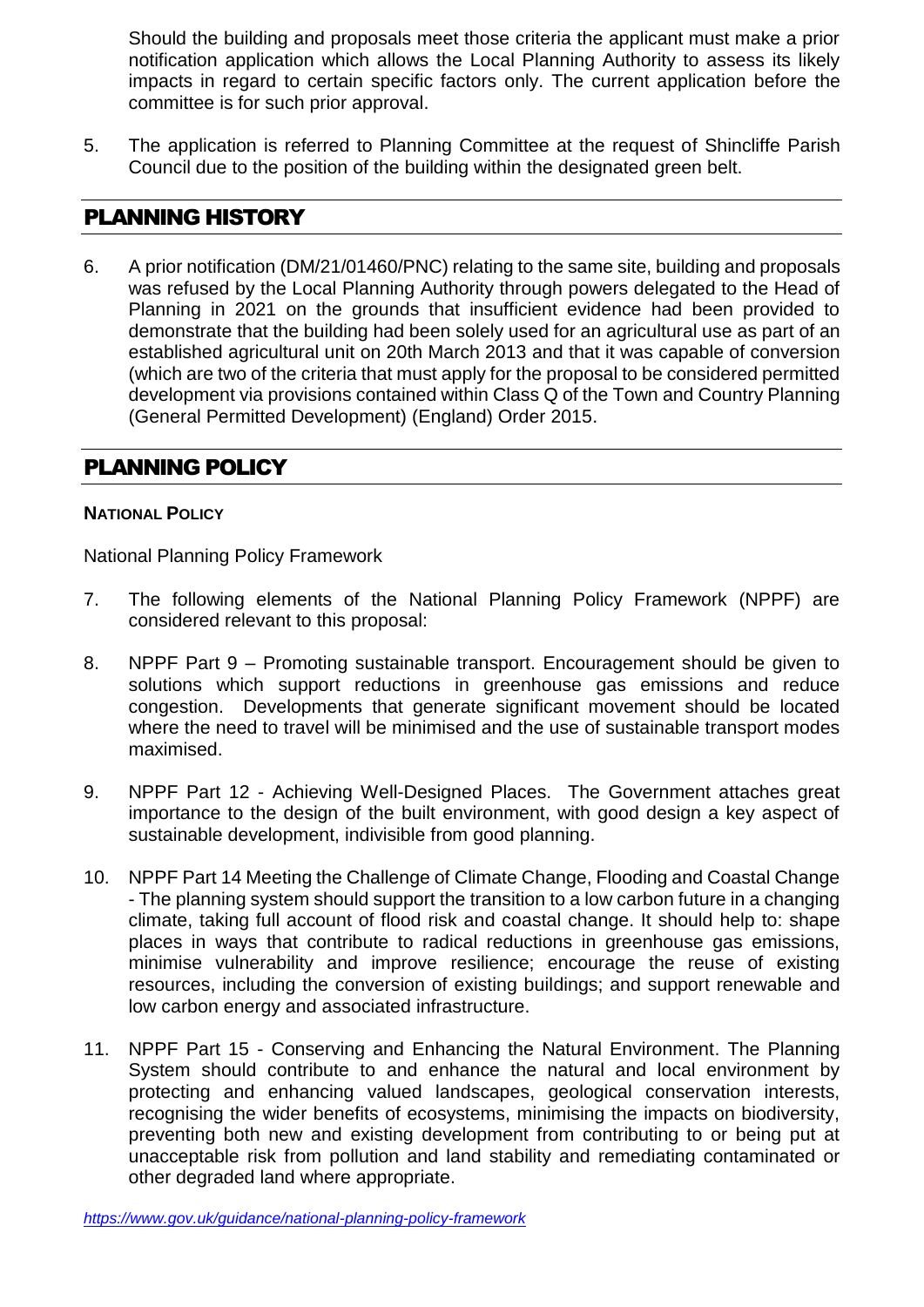## **NATIONAL PLANNING PRACTICE GUIDANCE:**

12. The Government has consolidated a number of planning practice guidance notes, circulars and other guidance documents into a single Planning Practice Guidance Suite. This document provides planning guidance on a wide range of matters. Of particular relevance to this application is the practice guidance with regards to; design process and tools; determining a planning application; flood risk; land affected by contamination; natural environment and noise.

*<https://www.gov.uk/government/collections/planning-practice-guidance>*

## **LOCAL PLAN POLICY:**

# The County Durham Plan

- 13. Policy 21 (Delivering Sustainable Transport) requires all development to deliver sustainable transport by: delivering, accommodating and facilitating investment in sustainable modes of transport; providing appropriate, well designed, permeable and direct routes for all modes of transport; ensuring that any vehicular traffic generated by new development can be safely accommodated; creating new or improvements to existing routes and assessing potential increase in risk resulting from new development in vicinity of level crossings. Development should have regard to the Parking and Accessibility Supplementary Planning Document and Strategic Cycling and Walking Deliver Plan.
- 14. Policy 29 (Sustainable Design) requires all development proposals to achieve well designed buildings and places having regard to SPD advice and sets out 18 elements for development to be considered acceptable, including: making positive contribution to areas character, identity etc.; adaptable buildings; minimising greenhouse gas emissions and use of non-renewable resources; providing high standards of amenity and privacy; contributing to healthy neighbourhoods; and suitable landscape proposals. Provision for all new residential development to comply with Nationally Described Space **Standards**
- 15. Policy 31 (Amenity and Pollution) sets out that development will be permitted where it can be demonstrated that there will be no unacceptable impact, either individually or cumulatively, on health, living or working conditions or the natural environment and that they can be integrated effectively with any existing business and community facilities. Development will not be permitted where inappropriate odours, noise, vibration and other sources of pollution cannot be suitably mitigated against, as well as where light pollution is not suitably minimised. Permission will not be granted for sensitive land uses near to potentially polluting development. Similarly, potentially polluting development will not be permitted near sensitive uses unless the effects can be mitigated.
- 16. Policy 32 (Despoiled, Degraded, Derelict, Contaminated and Unstable Land) requires that where development involves such land, any necessary mitigation measures to make the site safe for local communities and the environment are undertaken prior to the construction or occupation of the proposed development and that all necessary assessments are undertaken by a suitably qualified person.
- 17. Policy 35 (Water Management) requires all development proposals to consider the effect of the proposed development on flood risk, both on-site and off-site, commensurate with the scale and impact of the development and taking into account the predicted impacts of climate change for the lifetime of the proposal. All new development must ensure there is no net increase in surface water runoff for the lifetime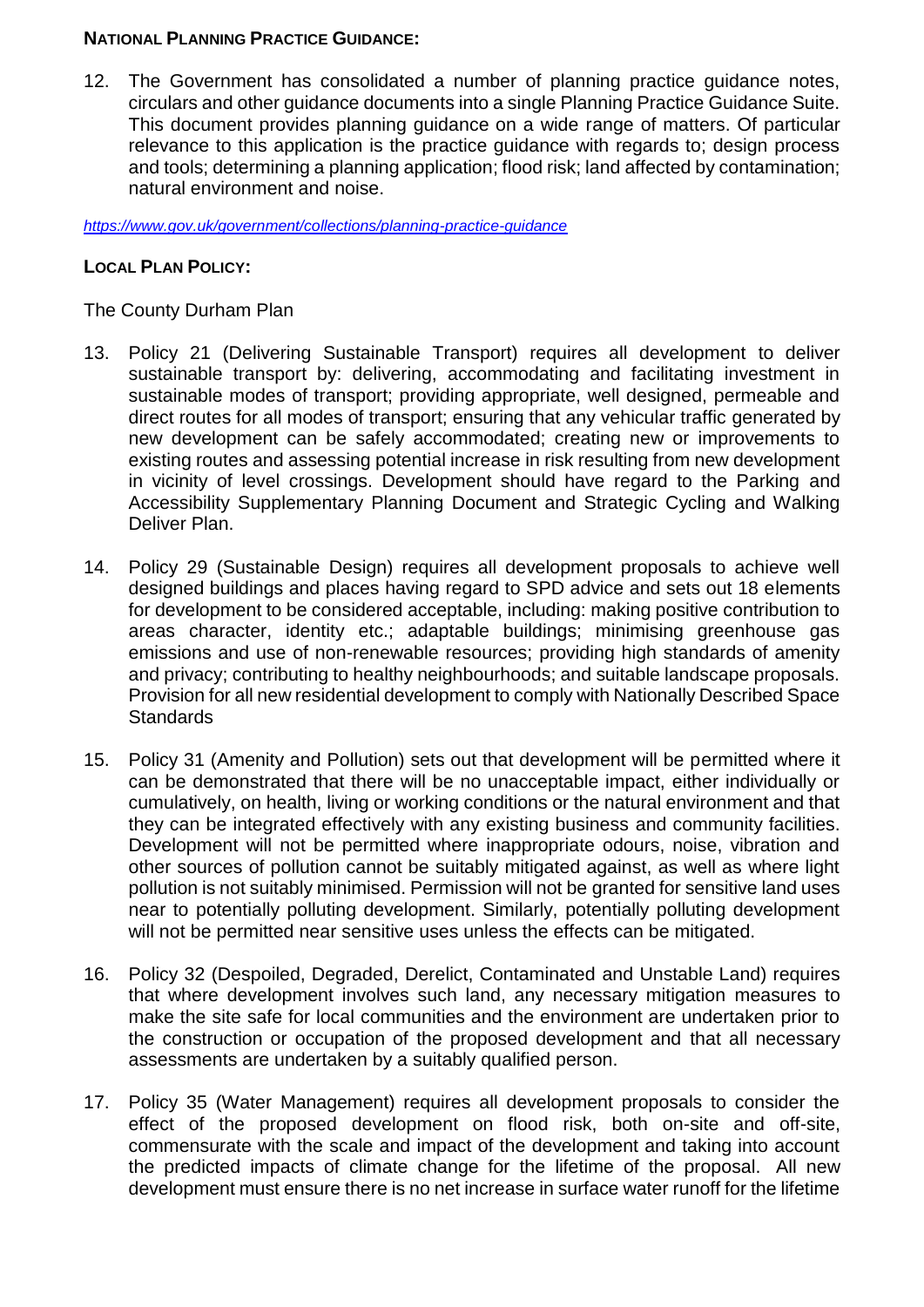of the development*.* Amongst its advice, the policy advocates the use of SuDS and aims to protect the quality of water.

Neighbourhood Plan

18. The application site does not lie within a neighbourhood planning area with a plan to which regard must be had.

> *[https://www.durham.gov.uk/media/34069/County-Durham-Plan-adopted-2020-](https://www.durham.gov.uk/media/34069/County-Durham-Plan-adopted-2020-/pdf/CountyDurhamPlanAdopted2020vDec2020.pdf?m=637424969331400000) [/pdf/CountyDurhamPlanAdopted2020vDec2020.pdf?m=637424969331400000](https://www.durham.gov.uk/media/34069/County-Durham-Plan-adopted-2020-/pdf/CountyDurhamPlanAdopted2020vDec2020.pdf?m=637424969331400000)*

# CONSULTATION AND PUBLICITY RESPONSES

## **STATUTORY RESPONSES:**

19. DCC Highways – this prior notification is considered acceptable from a highway safety perspective but notes that the site is served by a private road and so could not be accessed by the DCC Refuse Vehicle. Therefore, the applicant would either need to arrange for refuse to be collected by private collection, or have the bins brought to the nearest adopted highway on the day of collection and then returned to the site the same day.

# **INTERNAL CONSULTEE RESPONSES:**

- 20. DCC Environment, Health and Consumer Protection (Contaminated Land) agree with the conclusions and recommendations of the risk assessment and, due to the fact that this development constitutes a change of use to a more sensitive receptor, recommend the imposition of a contaminated land condition.
- 21. DCC Environment, Health and Consumer Protection (Nuisance Action) The information submitted demonstrates that the application complies with the thresholds stated within the TANS. This would indicate that the development will not lead to an adverse impact and is unlikely to cause a statutory nuisance.
- 22. DCC Landscape Raise concerns at the elevated and isolated position of the building and note that any conversion to residential use would result in visual impact effects. In terms of design, they note that the proposed openings are not standard or domestic in nature, and that the minimal openings in the side elevations broadly retain the functional simplicity of the original building and reflect and uphold the inherently agricultural nature of its character. However, they do note that the large, glazed window would impact in the night-time scene through light spill and given its isolated location. However, the introduction of louvres windows would reduce these effects.
- 23. DCC Ecology no objections.
- 24. DCC Structural Engineer considers the building to be capable of conversion.

## **PUBLIC RESPONSES:**

- 25. The application has been advertised by means of site notice and by notifying neighbouring residents by letter.
- 26. To date, 3 no. letters of objection have been received. The concerns raised in relation to the development are summarised as follows:
	- Impact on highway safety from increased traffic and more potential for accidents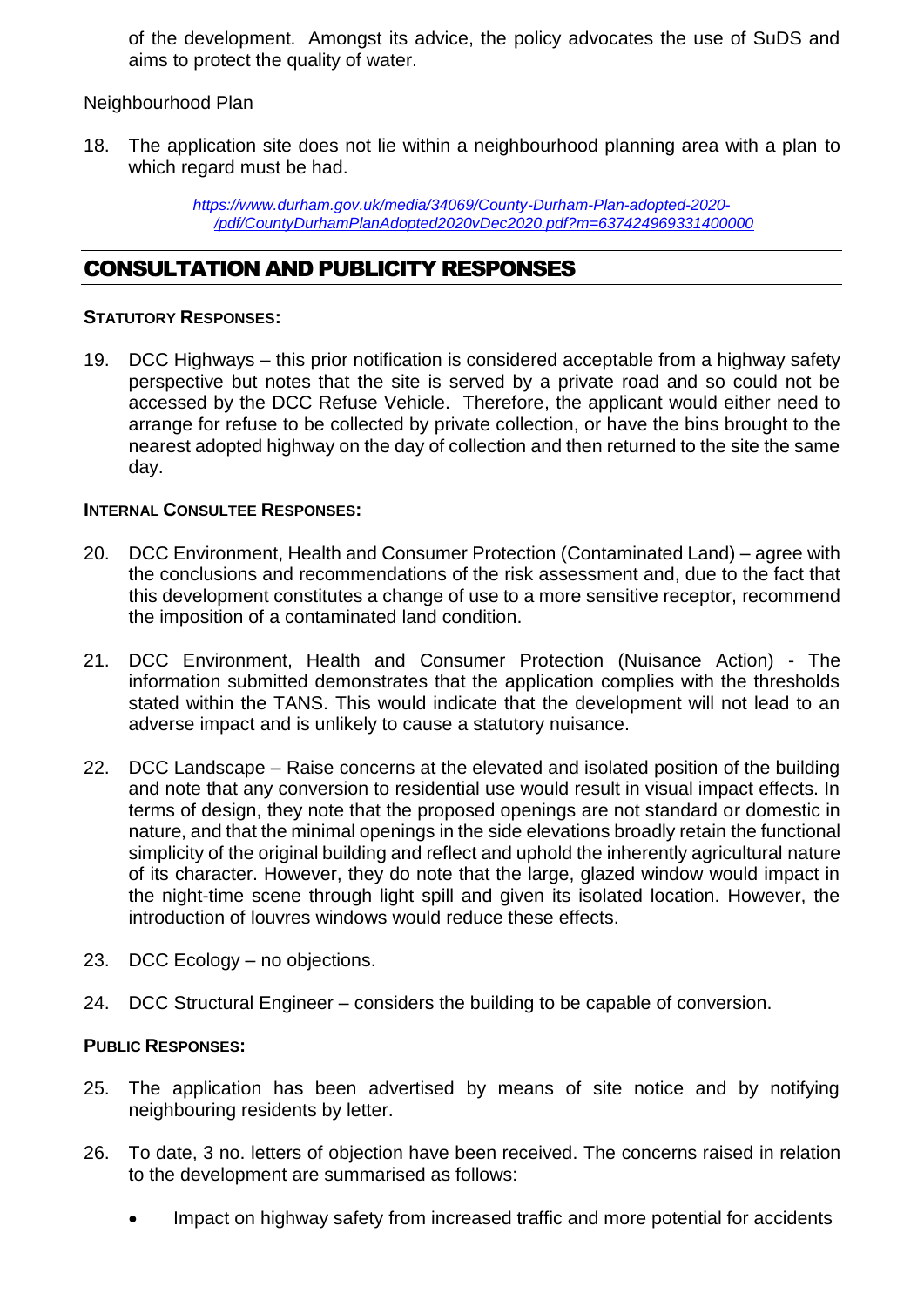- Increase in traffic served by private single-track road
- No place for vehicles to pass
- Existing entry and egress on to 60mph A177 is dangerous
- Existing single-track lane is already at capacity
- Scale of dwelling is in a prominent position and visible from surrounding area
- Potential impact from increased noise and light pollution
- Impact on open character of designated green belt
- Impact on countryside and character of surrounding area
- Dwelling out of keeping with area
- No refuse collection point
- Conversion of this building would lead to further expansion and development
- Location Plan is not up to date
- Impact on upkeep and maintenance of private road and culvert
- Proposed conversion is too large in scale for 1 no. dwelling

*The above is not intended to list every point made and represents a summary of the comments received on this application. The full written text is available for inspection on the application file which can be viewed at [https://publicaccess.durham.gov.uk/online](https://publicaccess.durham.gov.uk/online-applications/simpleSearchResults.do?action=firstPage)[applications/simpleSearchResults.do?action=firstPage](https://publicaccess.durham.gov.uk/online-applications/simpleSearchResults.do?action=firstPage)*

#### **APPLICANT'S STATEMENT:**

27.

# PLANNING CONSIDERATIONS AND ASSESSMENT

#### Assessment as to whether the building qualifies for Class Q PD rights

- 28. Schedule 2, Part 3, Class Q of the Town and Country Planning (General Permitted Development) (England) Order makes provision for the change of use of a building and any land within its curtilage from use as an agricultural building to that falling within Class C3 (dwellinghouses) of the Schedule to the Use Classes Order; and building operations reasonably necessary to convert the building to a use falling within Class C3. Such provision is subject to a prior notification procedure, and it is this to which the current application relates.
- 29. Only development which accords with each of the stated thresholds contained within Class Q can benefit from the permitted development rights. The application is supported by planning application forms, existing and proposed plans, a structural survey report and addendum, a scope of works statement, a Phase 1 contaminated land assessment and a Planning Statement. Within the Planning Statement it is suggested that the current scheme and the accompanying information has been prepared in order to fully address the issues raised under the previous prior notification application, which was refused and, in this respect, brings forward further evidence to demonstrate that the proposal is compliant with the requirements of the GPDO.
- 30. Consideration of the current proposal against each of the thresholds is considered below;
- 31. *(a) Site must be used solely for agricultural use as part of an agricultural unit :-*

*i) on 20th March 2013, or* 

*(ii) in the case of a building which was in use before that date but was not in use on that date, when it was last in use, or*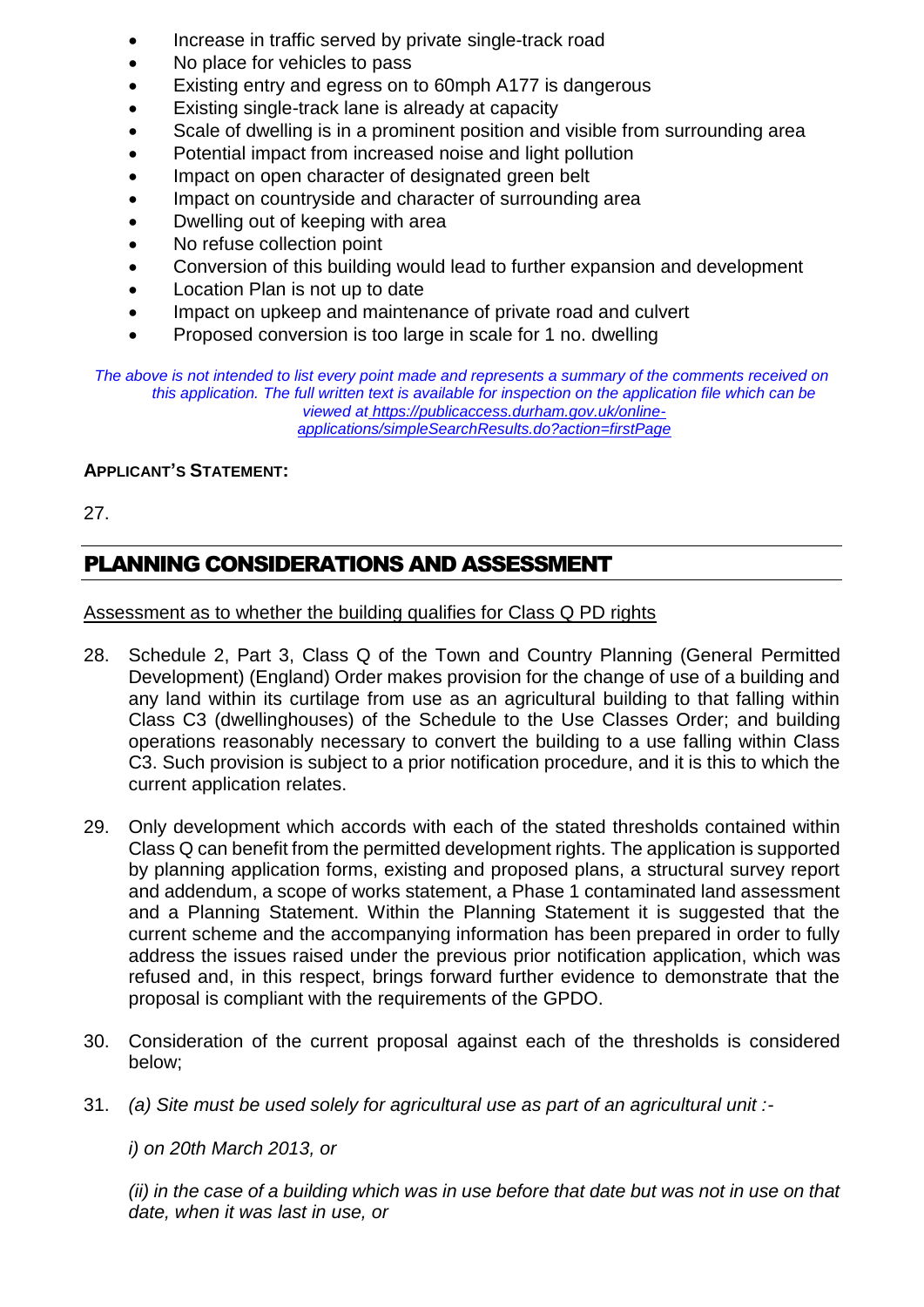*(iii) in the case of a site which was brought into use after 20th March 2013, for a period of at least 10 years before the date development under Class Q begins;*

- 32. For the purposes of Schedule 2, Part 3 of the GDPO 'agricultural building' is described at Part X as being that which is used for agriculture, and which is so used for the purposes of a trade or business. In terms of an 'agricultural unit' this means agricultural land occupied as a unit for the purposes of agriculture.
- 33. In the planning statement it is advised that the building was constructed for the purpose of rearing and managing the applicants suckler heard and was used by them, along with the surrounding 100 acres for that purpose, until 2011, at which point he retired. However, the statement goes on to advise that the land and building continued to be in agricultural use and that the land is now rented by T W Clarke and Son who utilise the land for grazing, and the building for the management of cattle. It is understood to continue to have an agricultural holding number (12/139/0006) and is subject to a single farm payment for the management of the agricultural holding (SBI 107 332 770).
- 34. The statement also notes that the building continues to contain all the stalls and pens which were present as part of the applicant's own operation of a suckler heard. As the applicant is also responsible for the continued management of the farmland in relation to matters such as the fencing of the land, topping of fields and application of fertiliser etc, the building also continues to be used for the storage of machinery and materials related to the farm holding. The case officer carried out a site visit on 25 May 2022 and was able to view the land and building. The officer noted that cows were present within the associated fields and inside the building it was confirmed that the stalls and pens remained in situ, as were tractors, machinery, and other materials required in association with farming and maintaining the land as described above.
- 35. On that basis, it is considered that the building and associated land was in agricultural use of the 20<sup>th</sup> March 2013 and continues to be in agricultural use. The development would therefore comply with criteria 'a' of the GDPO.
- 36. *(b) in the case of—*
	- *(i) a larger dwellinghouse, within an established agricultural unit— (aa) the cumulative number of separate larger dwellinghouses developed under Class Q exceeds 3; or (bb) the cumulative floor space of the existing building or buildings changing use to a larger dwellinghouse or dwellinghouses under Class Q exceeds 465 square metres;*

*(c) in the case of—*

*(i) a smaller dwellinghouse, within an established agricultural unit—*

*(aa) the cumulative number of separate smaller dwellinghouses developed under Class Q exceeds 5; or* 

*(bb) the floor space of any one separate smaller dwellinghouse having a use falling within Class C3 (dwellinghouses) of the Schedule to the Use Classes Order exceeds 100 square metres;*

*(d) the development under Class Q (together with any previous development under Class Q) within an established agricultural unit would result in either or both of the following—*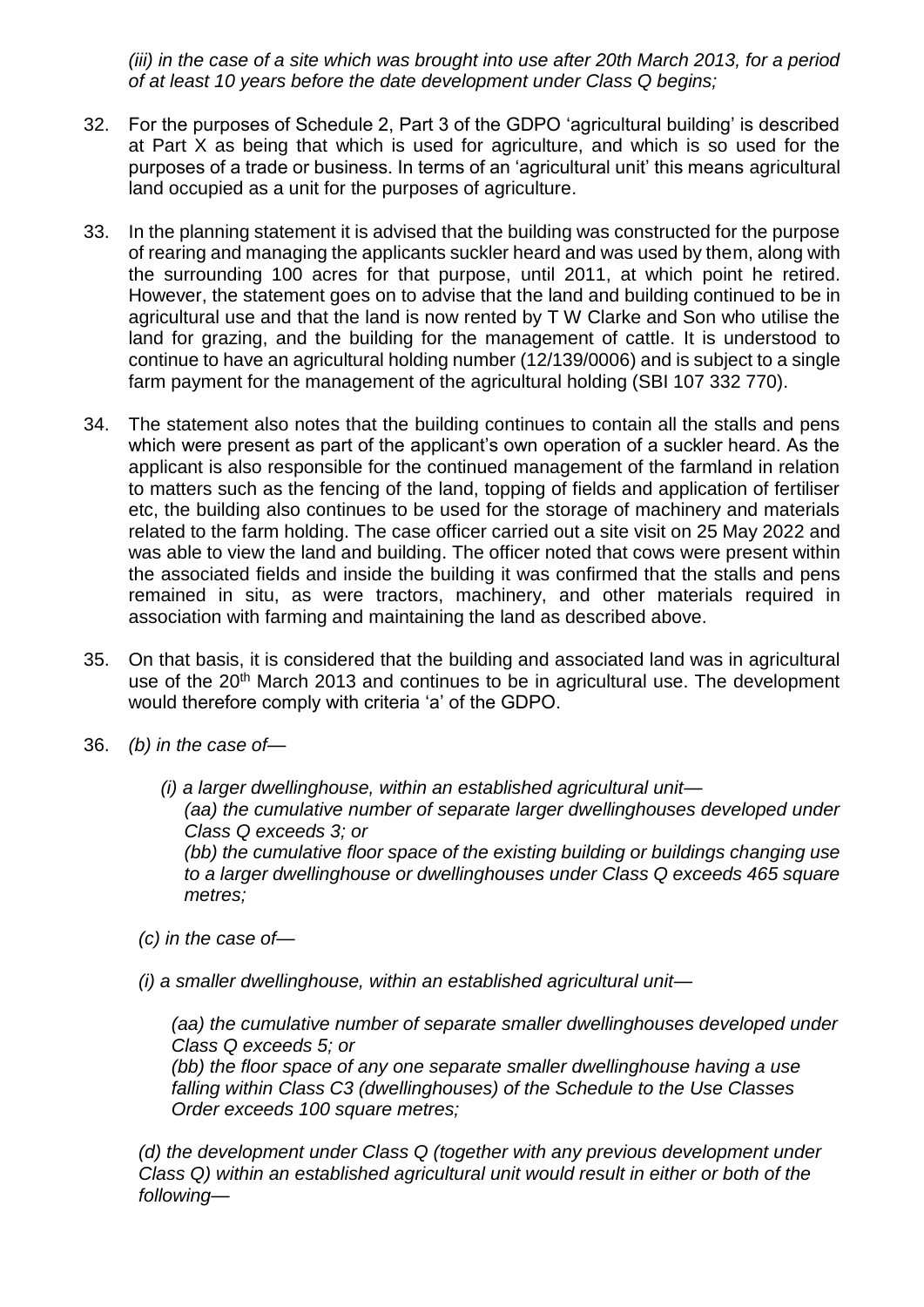- *(i) a larger dwellinghouse or larger dwellinghouses having more than 465 square metres of floor space having a use falling within Class C3 (dwellinghouses) of the Schedule to the Use Classes Order;*
- *(ii) the cumulative number of separate dwellinghouses having a use falling Class C3 (dwellinghouses) of the Schedule to the Use Classes Order exceeding 5;*
- 37.In this case the proposals present a single larger dwellinghouse with a floor area not exceeding 465 square metres and there have been no prior Class Q proposals on the agricultural holding. On that basis the proposals accord with criteria 'b' and 'd', and criteria 'c' is not considered to be relevant.
- 38.*(e) the site is occupied under an agricultural tenancy, unless the express consent of both the landlord and the tenant has been obtained;*
	- *(f) less than 1 year before the date development begins— (i) an agricultural tenancy over the site has been terminated, and (ii) the termination was for the purpose of carrying out development under Class Q, unless both the landlord and the tenant have agreed in writing that the site is no longer required for agricultural use;*

*(g) development under Class A(a) or Class B(a) of Part 6 of this Schedule (agricultural buildings and operations) has been carried out on the established agricultural unit— (i) since 20th March 2013; or*

*(ii) where development under Class Q begins after 20th March 2023, during the period which is 10 years before the date development under Class Q begins;*

- 39. It is noted in the planning statement that the building and surrounding land continue to be farmed by a third party, T W Clark and Son, however, this is on an informal basis and therefore there is no formal agricultural tenancy. In this respect, no agricultural tenancy over the site has been terminated less than 1 year before the date development begins. No development under Class A(a) or Class B(a) of Part 6 of the Schedule has been carried out on the agricultural unit since 20<sup>th</sup> March 2013. As such, criteria 'e', 'f' and 'g' are complied with.
- 40. *(h) the development would result in the external dimensions of the building extending beyond the external dimensions of the existing building at any given point;*
- 41. The application is supported by plans and elevation drawings which indicate that the development would not result in the external dimensions of the building extending beyond the external dimensions of the existing building at any given point in accordance with criteria 'h'.
- 42. *(i) The development should not consist of building operations other than: the installation of windows, doors, roofs, exterior walls; or water, drainage, electricity, gas or other services; and partial demolition necessary to carry out building works.*
- 43. It is acknowledged in the submitted planning statement that one of the issues, and basis for refusal, on the previous application was whether the building was capable of conversion. Paragraph 105 of the NPPG states that the permitted development right under Class Q assumes that the agricultural building is capable of functioning as a dwelling and it is not the intention of the permitted development right to allow rebuilding work which would go beyond what is reasonably necessary for the conversion of the building to residential use. The building is therefore expected to be structurally capable of conversion and reuse as a dwelling, without requiring new structural works resulting in substantial 'rebuilding'.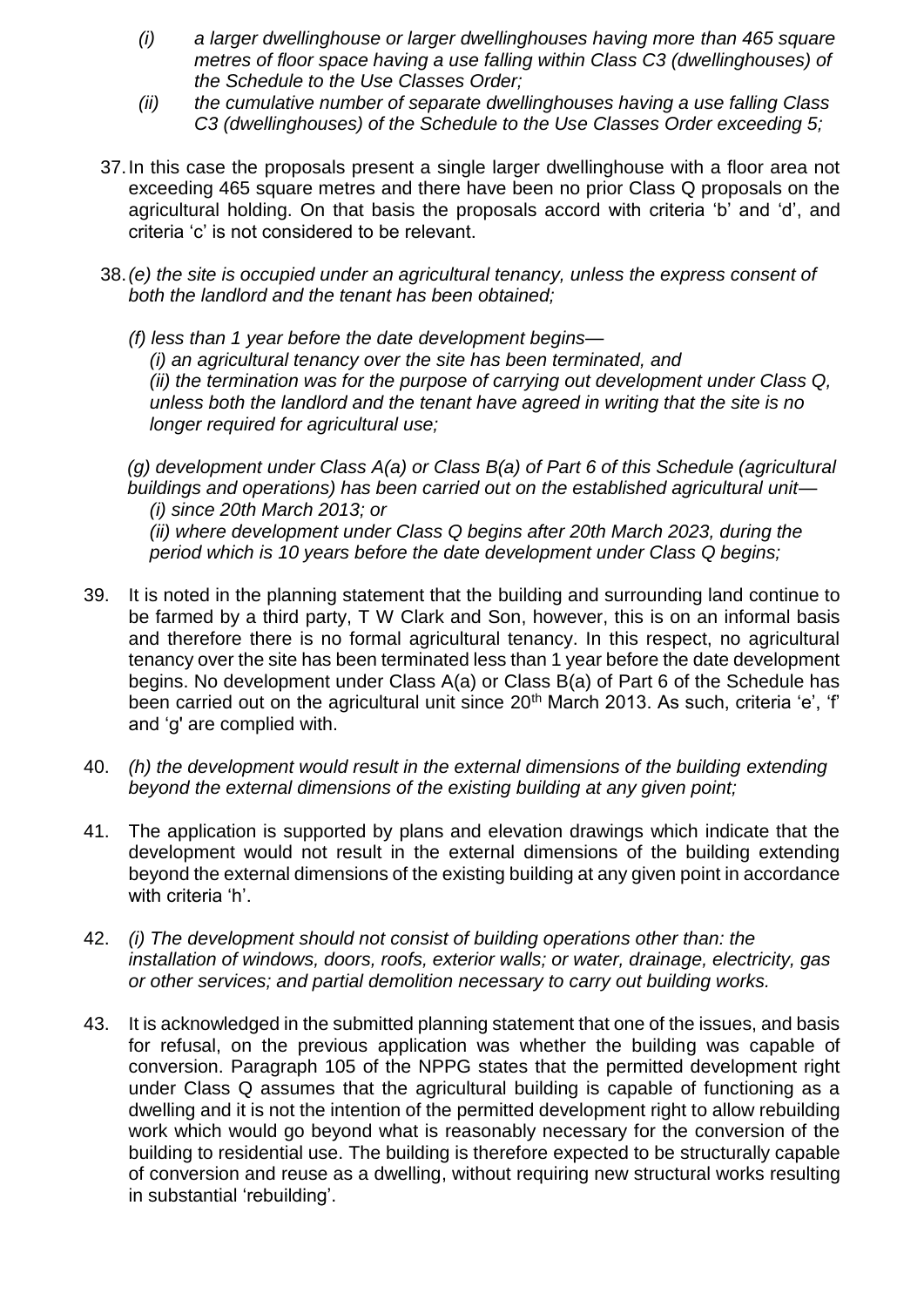- 44. As evident from paragraph 43 criteria 'i' states that only works comprising the installation or replacement of windows, doors, roofs or exterior walls or water, drainage, electricity, gas or other services, to the extent reasonably necessary for the building to function as a dwellinghouse, are permitted. Partial demolition is also permitted to the extent reasonably necessary to carry out the building operations specified.
- 45. A structural survey was submitted with the previous application, and this has been resubmitted in support of the current application albeit with an addendum. Together these reports confirm that the existing streel framed structure, concrete foundations and floor slab construction have been deemed suitable for retention. A scope of works has also been submitted with the application and this would appear to accord with the building operations and other works permitted under criteria 'i' of the Schedule. The Council's Structural Engineer was consulted on the application and confirmed that they would agree with the conclusions of the structural report provided by Green Arc Deign. Therefore, in their opinion the existing building is capable of conversion without unreasonable level of structural intervention/rebuilding.
- 46. *(j) The site falls on article 1(5) land*

*(k) The site forms part of a SSSI, a safety hazard area or a military explosives storage area.*

*(l) The site is, or contains, a scheduled monument*

*(m) The building is listed.*

- 47. In assessing the proposal against criteria j-m it is noted that the site is not on article 2(3) land, does not form part of a site of special scientific interest; a safety hazard area or a military explosives storage area and is not a scheduled monument or listed building. As such, the development would accord with criteria 'j-m'.
- 48. Based on the above therefore, the development is considered to fall within the provisions stated in Part 3, Class Q of the Town and Country Planning (General Permitted Development) (England) Order 1995. However, it is noted that where the development proposed is development under Class Q(a) together with development under Class Q(b), under Q.2 the development is permitted subject to the condition that before beginning the development, the developer must apply to the local planning authority for a determination as to whether the prior approval of the authority will be required as to the following:
	- (a) transport and highways impacts of the development,
	- (b) noise impacts of the development,
	- (c) contamination risks on the site,
	- (d) flooding risks on the site,

(e) whether the location or siting of the building makes it otherwise impractical or undesirable for the building to change from agricultural use to a use falling within Class C3 (dwellinghouses) of the Schedule to the Use Classes Order, and

(f) the design or external appearance of the building, and

(g) the provision of adequate natural light in all habitable rooms of the dwellinghouses

Each of these five areas are required to be considered in order to decide whether prior approval is required and if so whether approval should be given.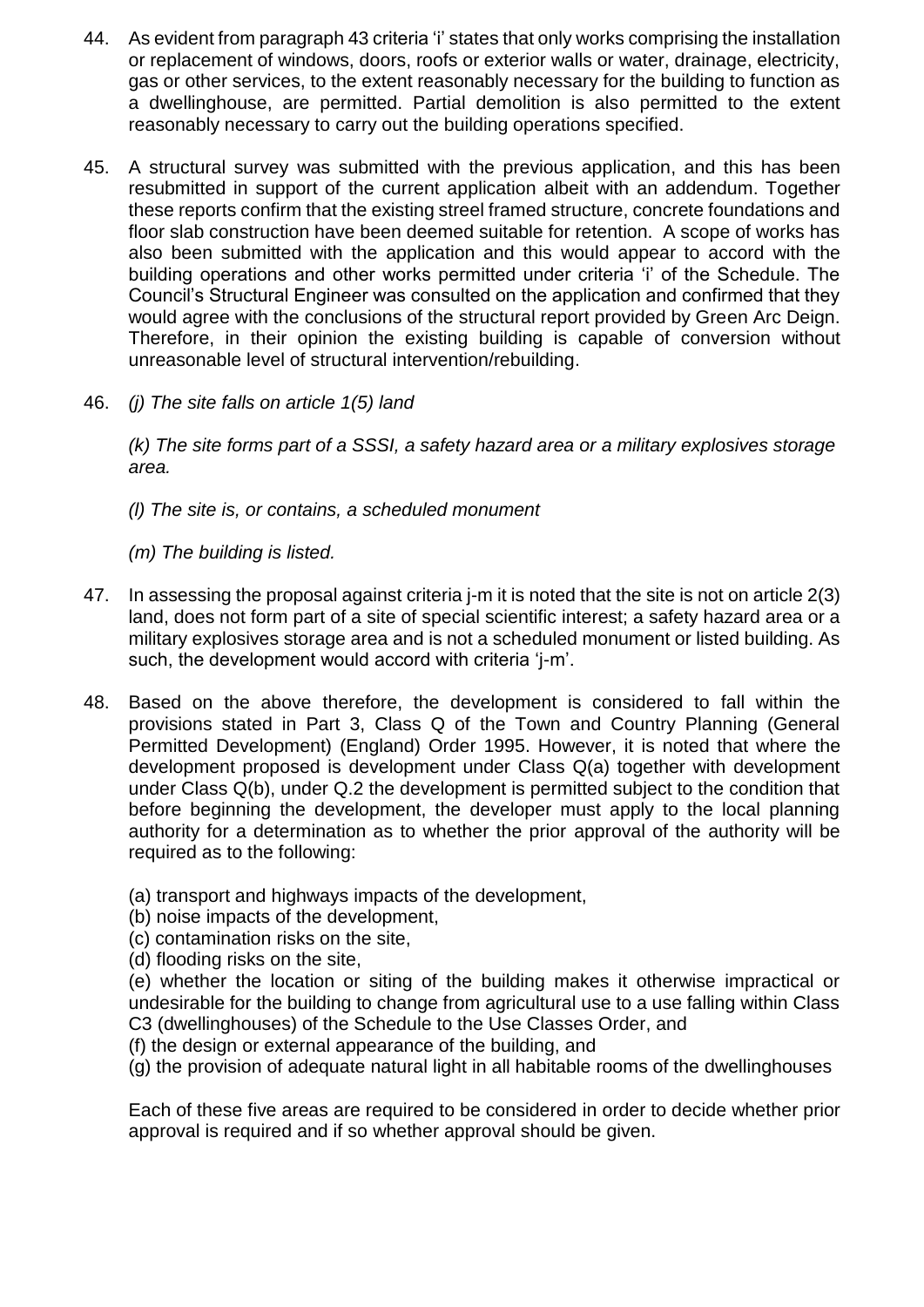#### Transport and Highways Impacts

- 49. Paragraph 110 of the NPPF requires new development to provide safe and suitable access to the site. Policy 21 states that new development should ensure that any vehicular traffic generated can be safely accommodated on the local and strategic highway network.
- 50. DCC Highways were consulted on the application and noted that the site is served by a private road and so could not be accessed by the DCC Refuse Vehicle. Therefore, the applicant would either need to arrange for refuse to be collected by private collection, or have the bins brought to the nearest adopted highway on the day of collection and then returned to the site the same day.
- 51. The proposed plans indicate 4 no. vehicle parking spaces to the front of the site which would also provide space for turning of servicing and emergency service vehicles. Although the development would be served by a private access track and would be reliant on the private motor vehicle, this is not considered to be a reason to refuse the application noting that only the criteria set out in paragraph 48 of this report can be considered in the determination of this application.
- 52. As such, based on the above, the proposals could be safely and satisfactorily accommodated without adverse impact upon the highway in accordance with paragraph 110 of the NPPF and Policy 21 of the CDP and prior approval is not therefore required in this regard.

#### Noise Impacts

- 53. Paragraph 123 of the NPPF requires that planning decisions should aim to avoid noise from development giving rise to significant adverse impacts on health and quality of life. In addition, Policy 31 of the County Durham Plan requires new development to have no serious adverse impact on the amenity of people living and working in the vicinity of the site.
- 54. The Council's Environmental Health Nuisance Action team were consulted on the proposals and have undertaken a technical review of information submitted in relation to the likely impact upon amenity in accordance with the relevant TANs (Technical Advice Notes). The EH officer suggested that the proposal is sensitive given the residential usage case, and the site area is primarily rural/agricultural. However, given the scale of the proposed development, and the nature of the site area would not have any immediate concerns regarding impact upon amenity. Overall, they would not expect any significant controls on this development.
- 55. The EH officer also confirmed that the information submitted demonstrates that the application complies with the thresholds stated within the TANS which would indicate that the development will not lead to an adverse impact. In relation to the environmental impacts and their potential to cause a statutory nuisance, the officer is satisfied that the development is unlikely to cause a statutory nuisance.
- 56. On that basis, the development is considered to accord with the NPPF and Policy 31 of the CDP and, in this respect, the development is not considered to require prior approval of these matters.

## Contamination Risks

57. Part 15 of the NPPF requires that planning decisions should ensure that the site is suitable for its new use taking account of ground conditions including former activities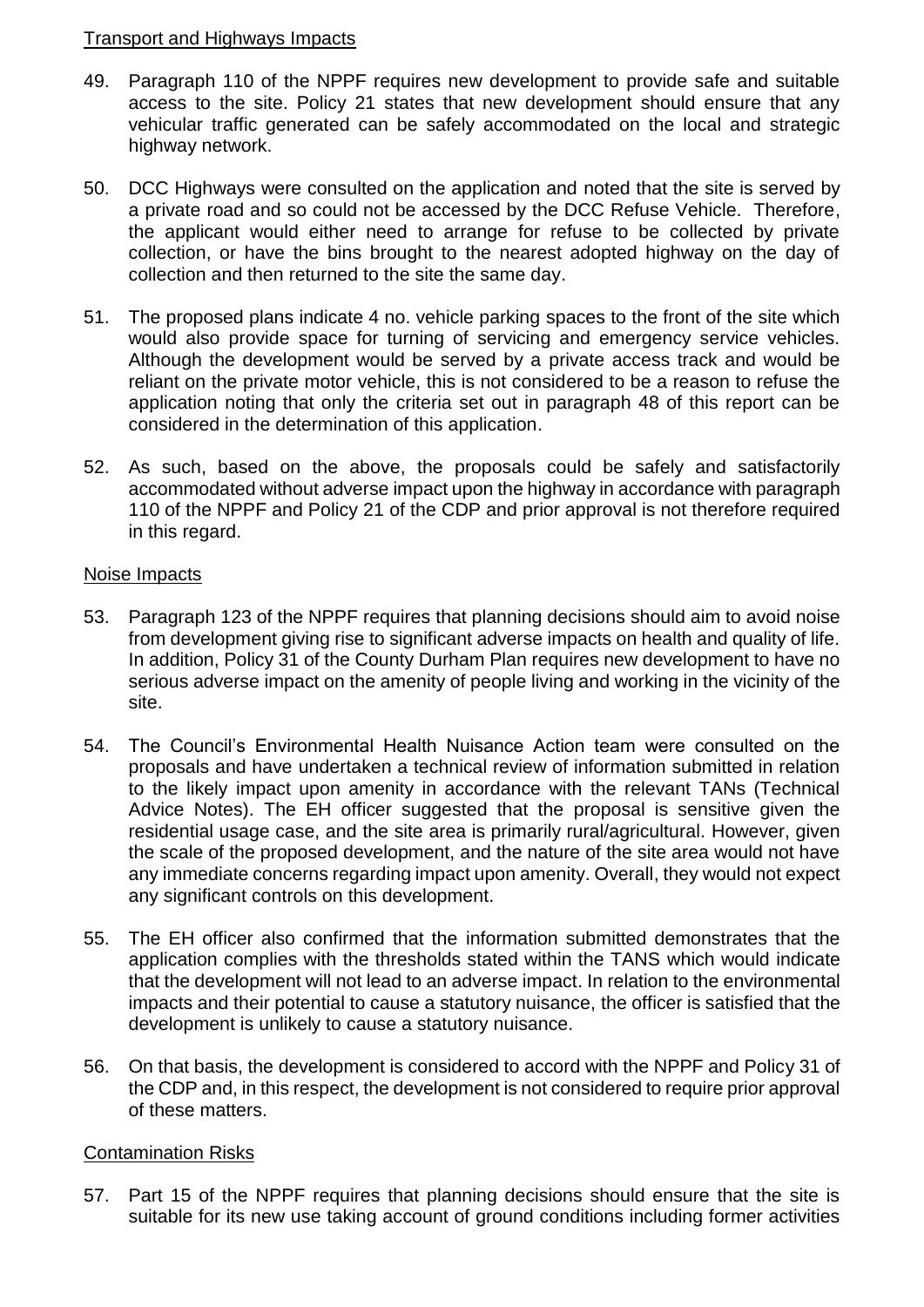such as mining and pollution arising from previous uses. In line with this Policy 32 (Despoiled, Degraded, Derelict, Contaminated and Unstable Land) states that development will not be permitted unless the developer can demonstrate that any existing contaminated land issues can be satisfactorily addressed by appropriate mitigation measures and the site is suitable for the proposed use.

- 58. The Council's Environmental Health Contaminated Land officer was consulted on the proposals and have assessed the available information and historical maps with respect to land contamination and have reviewed the submitted Phase 1 Contaminated Land Assessment prepared by ERGO Environmental Ltd. (March 2021). Given the information provided, the officer would agree with the risk assessment and recommendations but due to the fact that this development constitutes a change of use to a more sensitive receptor, recommended conditions requiring a land contamination scheme to be submitted to the LPA prior to commencement of development. As such, a condition should be attached to any consent granted in this regard.
- 59. As such, subject to the inclusion of the aforementioned condition, it is considered that the development would accord with Part 15 of the NPPF and Policy 32 of the CDP and therefore it is not considered that prior approval is required and granted in this respect.

#### Flooding Risks

- 60. Part 14 of the NPPF requires account to be taken of the flood risk to and from developments. Policy 35 of the CDP also requires all development proposals to consider the effect of the proposed development on flood risk, both on-site and off-site, commensurate with the scale and impact of the development and taking into account the predicted impacts of climate change for the lifetime of the proposal.
- 61. As the site does not lie within a Flood Zones 2 or 3 the Environment Agency do not need to be consulted, furthermore it is considered that the area is at low risk of flooding as there are no critical flood issues. The proposal is therefore considered acceptable in flood risk terms and prior approval is not required in this regard no further details are required.

## Locational/Site Suitability

- 62. When considering whether the location or siting of the building makes it otherwise impractical or undesirable for the building to change from agricultural use to a use falling within Class C3 guidance within NPPG states that the permitted development right does not apply a test in relation to sustainability of location. The right recognises that many agricultural buildings will not be in village settlements and may not be able to rely on public transport for their daily needs. Instead, the local planning authority can consider whether the location and siting of the building would make it impractical or undesirable to change the use to residential.
- 63. In determining whether the location or siting of the building makes it otherwise impractical or undesirable for the building to change from agricultural use to a residential use, the Guidance makes it clear that it is not a sufficient reason to refuse prior approval to change the use of the building on the basis that the LPA would not normally grant permission for a new dwelling in this location. Therefore, policies and the consideration of issues associated with sustainability and restricting dwellings in the open countryside do not apply.
- 64. In considering the above, it is noted that the barn has existing access to the highway and given the proximity of the barn adjacent to the existing track, it is considered to have ready access to the main highway and therefore access to services necessary to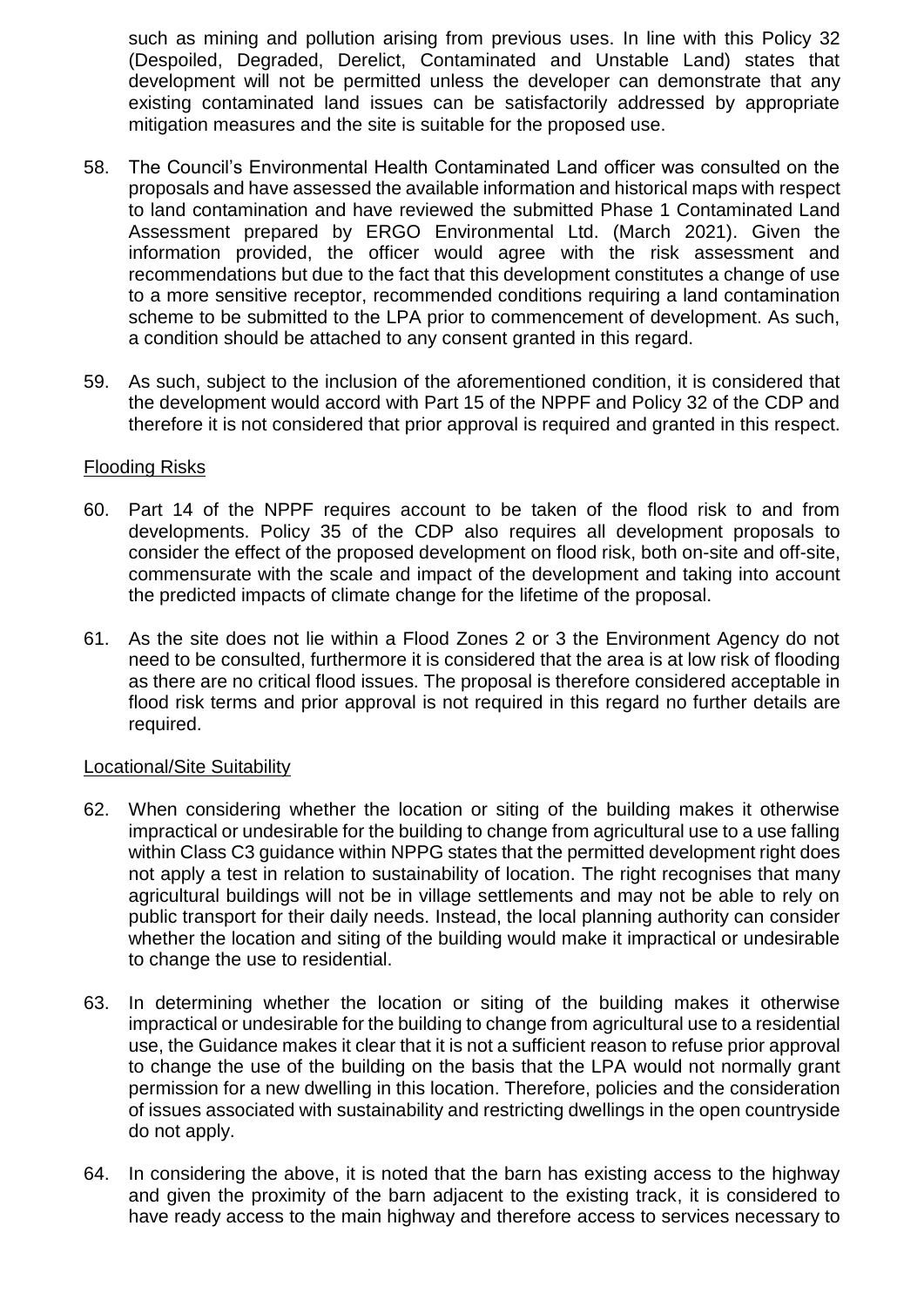function as a dwelling. The barn is detached and not in close proximity to any uses that would render it an undesirable location for change of use to residential. The proposal is therefore considered acceptable in terms of its location and siting and prior approval of matters relating to location and siting are not required. no further details are required.

#### Design, External Appearance and Provision of Natural Light

- 65. Part 12 of the NPPF states the creation of high quality, beautiful and sustainable buildings and places is fundamental to what the planning and development process should achieve. Good design is a key aspect of sustainable development, creates better places in which to live and work and helps make development acceptable to communities. In line with this, Policy 29 (Sustainable Design) requires all development proposals to achieve well designed buildings and places having regard to SPD advice and sets out 18 elements for development to be considered acceptable.
- 66. The building sits in a prominent location on top of a knoll and will be highly visible from the public footpath Strawberry Lane (*Shincliffe No.15*) that passes the site approx. 100m to the west. It will also be seen in a prominent location against the skyline from the A177.
- 67. Colleagues in DCC Landscape were consulted on the proposals and note that the original building has no merit in terms of visual amenity and does not make a positive contribution to the character and appearance of the area. The converted building would be a prominent isolated feature within the field and as a result there would be visual effects arising from this proposal due to the change of use from agricultural to domestic use and the paraphernalia associated with this. However, it is noted that the principle of conversion is considered acceptable, as established through provision contained in Class Q, as is the fact that the building is already set in isolation and is prominent in existing views. Therefore, in terms of design, the Council's Landscape Section advises that the openings are not standard or domestic in nature and the minimal openings in the side elevations broadly retains the functional simplicity of the original building and generally reflects and upholds the inherently agricultural character of the building.
- 68. The officer also suggests that the roof cladding should be profiled metal sheeting to match the existing in a dark non-reflective material with conservation rooflights, flush to the roof. Clarification will also be required regarding the garage doors in terms of design, material and colour. Prior approval of these matters is therefore required and conditions requiring the submission and agreement of precise detail in this regard can be attached to any approval granted in this regard. Subject to the inclusion of conditions in this regard the design, external appearance of the building is acceptable and would provide an adequate level of natural light.
- 69. Generally, it is considered that the proposals would mostly retain the agricultural appearance of the existing building and despite the proposed use as a dwelling, would preserve its agricultural character. It is not therefore considered that any further detail is required in this regard despite the recommendations suggested by the Council's Landscape Section in relation to window detail.
- 70. The case officer would also note that the proposals ensure that all habitable rooms would have access to natural light and would therefore also comply with the requirements in this regard.
- 71. Whilst consideration was given to removing permitted development rights that would allow further extension and alteration of the property once occupied as a dwellinghouse through planning condition, it is not considered expedient to do so noting that these rights are explicitly listed as being excluded from any dwellings granted permission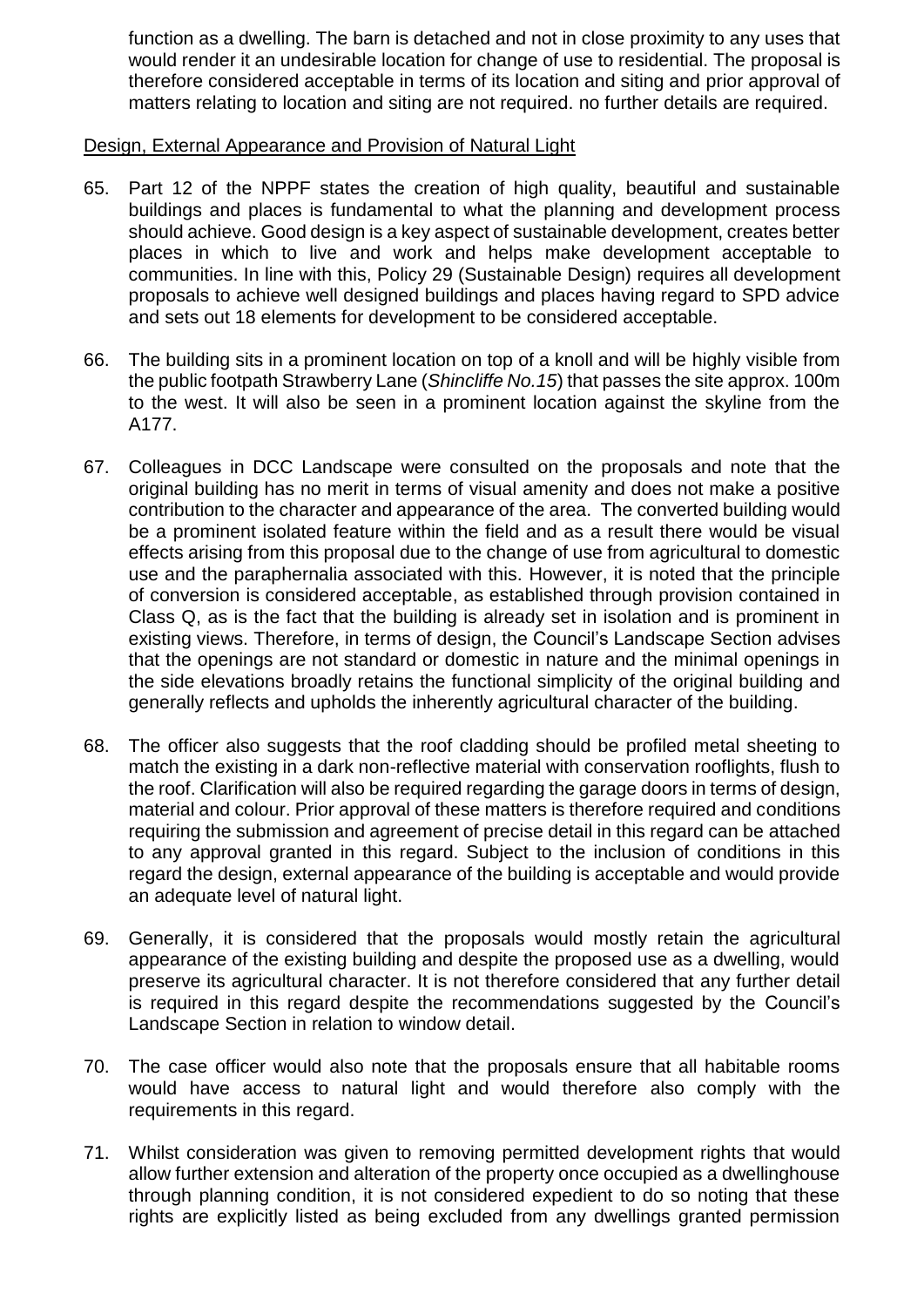through Part 3, Class Q of the Town and Country (General Permitted Development) Order 2015.

# Other Matters

- 72. Concerns have been raised by neighbours in relation to the impact of the development on highway safety including the ability of the private access road to accommodate additional vehicle movements. However, it is noted that no objections were raised to the proposal in this regard from DCC Highways and it is not considered that the vehicle movements generated by 1 no. additional dwelling would have a significant impact on existing access arrangement, particularly noting the vehicle movements likely associated with the unrestricted permitted use of the building for agriculture.
- 73. Objections were also raised in relation to the scale of the dwelling and its impact upon the openness of the green belt. However, it is noted that permitted development rights make provision for the change of use proposed and the LPA may consider only those matters listed in paragraph 48 of this report when determining this application. Whilst consequently this is not a matter to which the LPA can have any regard in the determination of the application, it is noted that the scale and mass of the building would remain unaltered by the proposal and as such any impact upon the openness of the green belt would negligible.
- 74. In terms of noise, the building is positioned in an isolated location away from other properties and there are no adjacent uses that would have a significant impact on the building or make it otherwise undesirable to be changed to residential use. It is also noted that the Environmental Health Section did not raise any objections to the development and did not consider it likely to result in a statutory nuisance.
- 75. The character and appearance of the existing building would be largely retained and is therefore considered to be acceptable. Conditions will be attached to the consent to be granted in relation to any replacement roof covering and in relation to the proposed garage doors to ensure the design is acceptable in the context of the countryside.
- 76. Concerns have been raised suggesting that conversion of this building would lead to further expansion and development. In terms of changes around the building itself, any resulting paraphernalia would be contained within the red line boundary as identified on the location plan and limited as a result of the removal of permitted development rights. This would serve to ensure the agricultural character of the building is maintained and to adequately control any future impact upon the character and appearance of the surrounding area.
- 77. One objection suggests that the Location Plan is not up-to-date and includes part of a private access. However, it is noted that for the purposes of this application to determine whether prior approval is required from the LPA, under Class W of Part 3 of the GDPO the applicant is simply required to provide a plan indicating the site and showing the proposed development and that this requirement has been satisfactorily discharged by the applicant.

## Public Sector Equality Duty

78. Section 149 of the Equality Act 2010 requires public authorities when exercising their functions to have due regard to the need to i) the need to eliminate discrimination, harassment, victimisation and any other prohibited conduct, ii) advance equality of opportunity between persons who share a relevant protected characteristic and persons who do not share it and iii) foster good relations between persons who share a relevant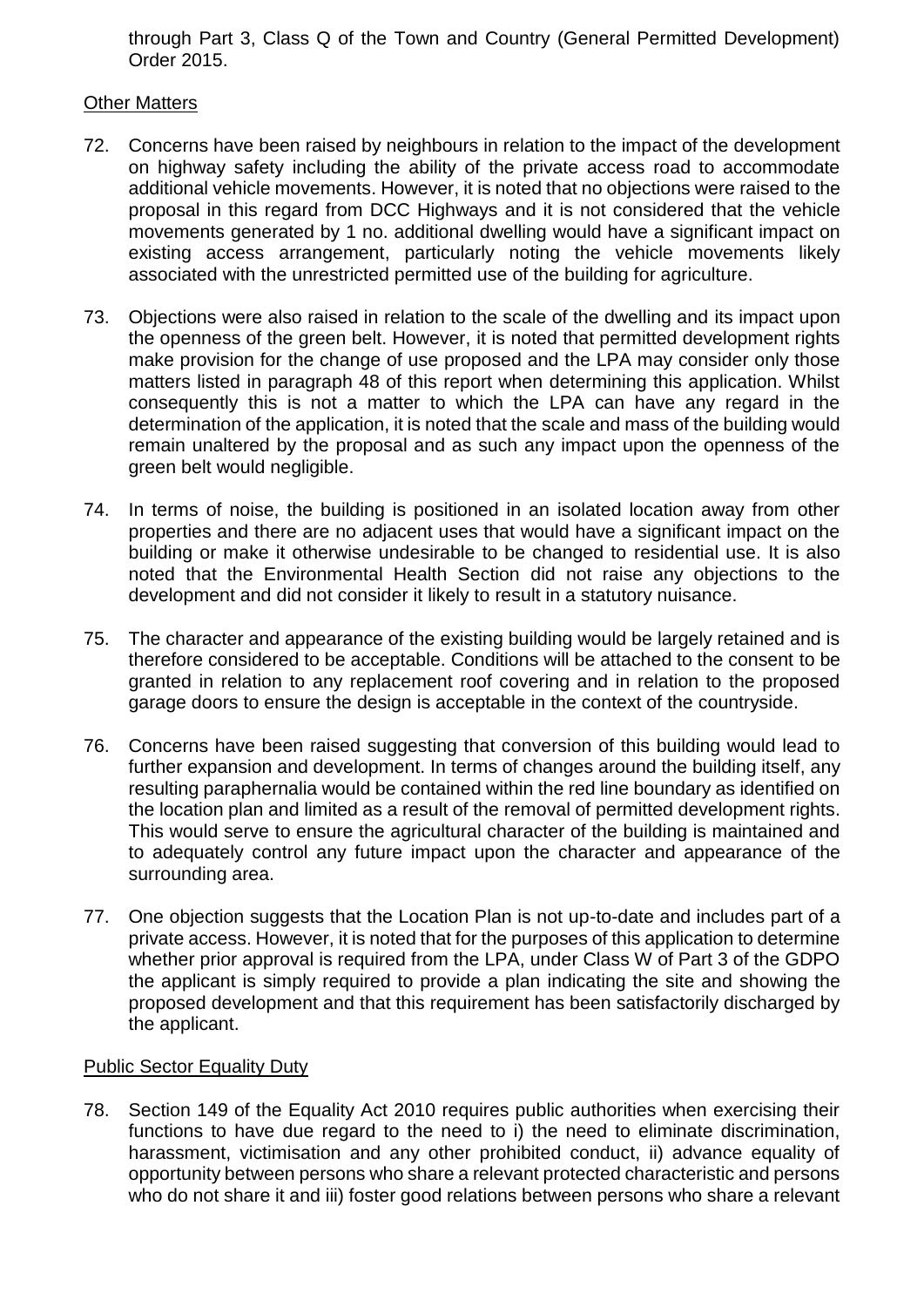protected characteristic and persons who do not share that characteristic. In this instance, officers have assessed all relevant factors and do not consider that there are any equality impacts identified.

# **CONCLUSION**

- 79. The development is considered to fall within the required criteria in order to qualify as permitted development through provision contained within Class Q.1 of the Town and Country Planning General Permitted Development) (England) Order 2015 (as amended).
- 80. The proposal has been assessed in terms of its impact having regard to transport and highways, noise, contamination risks, flooding risks, whether the location or siting of the building makes it otherwise impractical or undesirable for the building to change from agricultural use to a use falling within Class C3 (dwellinghouses) of the Schedule to the Use Classes Order, the design or external appearance of the building, and the provision of adequate natural light in all habitable rooms of the dwellinghouses and whilst prior approval is required for contamination risk, design & external appearance and natural light, these matters are considered to be acceptable, subject to conditions, for the reasons detailed in this report
- 81. Whilst the concerns raised by the neighbouring residents are noted, for the reasons discussed they are not considered sufficient to sustain refusal of the application.
- 82. In light of the above, the application is reported to the Committee with a recommendation that prior approval is required for contamination risk, design & external appearance and natural light and granted, subject to the conditions listed below.

# RECOMMENDATION

That Prior Approval is required for contamination risk, design & external appearance and natural light and granted subject to the following conditions:

1. Development under Class Q must be completed within a period of 3 years from the prior approval date.

Reason: Required to be imposed pursuant to Part 3 Class Q Q.2(3) of the Town and Country Planning General Permitted Development Order 2015 (as amended)

2. The development hereby approved shall be carried out in strict accordance with the approved plans listed in Part 3 - Approved Plans.

Reason: To define the consent and ensure that a satisfactory form of development is obtained in accordance with Policy(ies) 29 and 31 of the County Durham Plan and Parts 12 and 15 of the National Planning Policy Framework.

3. No development shall commence until a land contamination scheme has been submitted to and approved in writing by the Local Planning Authority. The submitted scheme shall be compliant with the YALPAG guidance and include a Phase 2 site investigation, which shall include a sampling and analysis plan. If the Phase 2 identifies any unacceptable risks, a Phase 3 remediation strategy shall be produced and where necessary include gas protection measures and method of verification.

Reason: To ensure that the presence of contamination is identified, risk assessed and proposed remediation works are agreed in order to ensure the site is suitable for use,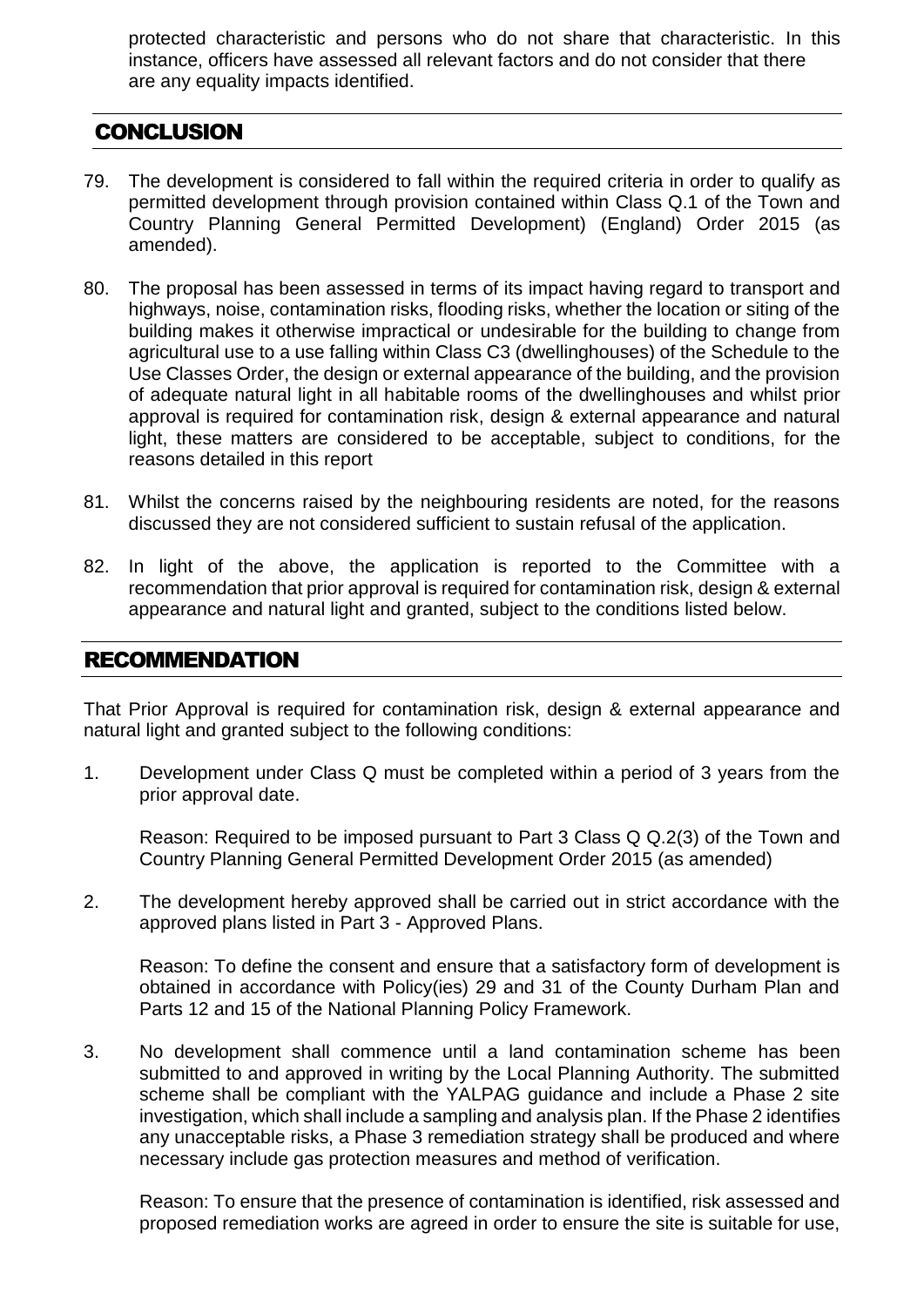in accordance with Part 15 of the National Planning Policy Framework. Required to be pre-commencement to ensure that the development can be carried out safely.

4. Remediation works shall be carried out in accordance with the approved remediation strategy. The development shall not be brought into use until such time a Phase 4 verification report related to that part of the development has been submitted to and approved in writing by the Local Planning Authority.

Reason: To ensure that the remediation works are fully implemented as agreed and the site is suitable for use, in accordance with Part 15 of the National Planning Policy Framework.

5. If, when tested, the existing roof of the building is found to contain asbestos and the roof is required to be removed, any replacement roof shall be profiled metal sheeting to match the existing in a dark non-reflective material with any conservation rooflights flush to the roof.

Reason: In the interests of the appearance of the area and to comply with Policy 29 of the County Durham Plan and Part 12 of the National Planning Policy Framework.

6. Prior to installation of any garage doors in the building to which this application relates, details of the design, material and colour shall be submitted to and approved in writing by the Local Planning Authority. Thereafter, the development shall be constructed in accordance with the approved details.

Reason: In the interests of the appearance of the area and to comply with Policy 29 of the County Durham Plan and Part 12 of the National Planning Policy Framework.

# STATEMENT OF PROACTIVE ENGAGEMENT

The Local Planning Authority in arriving at its decision to approve the application has, without prejudice to a fair and objective assessment of the proposals, issues raised, and representations received, sought to work with the applicant in a positive and proactive manner with the objective of delivering high quality sustainable development to improve the economic, social and environmental conditions of the area in accordance with the NPPF. (Statement in accordance with Article 35(2) of the Town and Country Planning (Development Management Procedure) (England) Order 2015.)

# BACKGROUND PAPERS

Submitted application form, plans and supporting documents

Statutory, internal and public consultation responses

The National Planning Policy Framework (2021)

National Planning Practice Guidance Notes

County Durham Plan (2020)

Residential Amenity Standards SPD (2020)